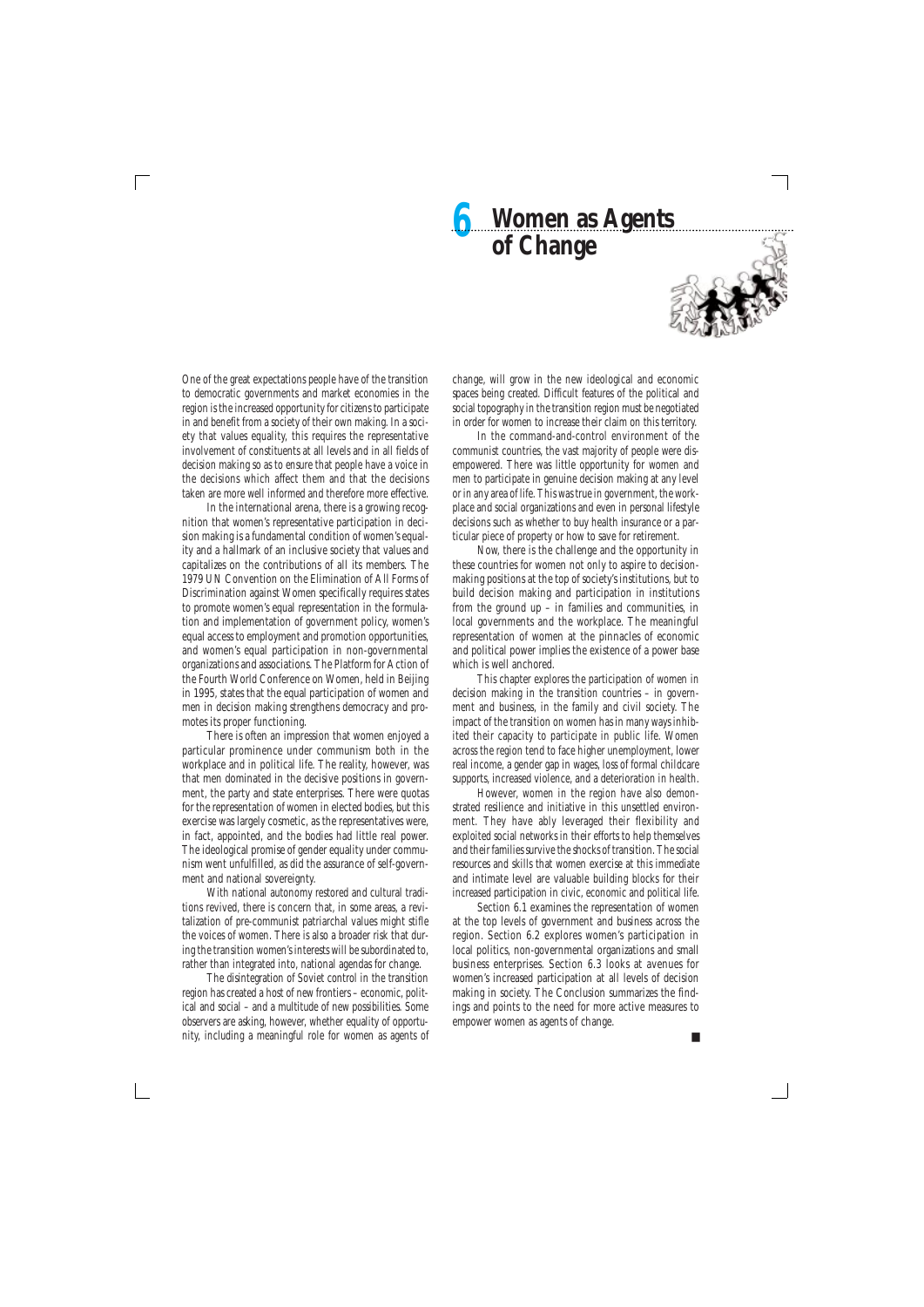# **6.1 Women as Political and Economic Leaders**

Each child should be able to dream of becoming the leader of his or her country. This pinnacle of aspiration means that every other position of authority and decision making is also accessible. Boosting the representation of women in decision making at all levels of government raises the chances that girls will believe they, too, can eventually have a say.

When government is truly representative of the society it serves, its decisions will also fully serve society. For example, if more women are involved in decision making, this may result in more family-friendly policies because of women's primary responsibilities for children.

However, experience shows that women have to make up a sizeable proportion of any decision-making group in order to reach a "critical mass" and represent their unique priorities and concerns and become a genuine and effective voice for substantive change.

Compared to Western countries, the communist countries of Europe and the Soviet Union were quick to grant women legal rights and favour important attainments for them in employment, education, health care, and childcare. However, the socialist state also claimed control over the issue of gender equality. As in the case of many other areas, the politics of gender equality was suppressed, and there was little public discourse to shape and advance women's equality and a fairer sharing of power, including in the household. In effect, women were unable to exercise ownership over women's issues. Public discussion was monopolized by official ideology.

### **Women in national politics**

The communist legacy in the representation of women in politics must also be overcome. The former governments featured "elected" parliaments, but all candidates were designated by the ruling communist party. In this system, quotas ensured seats for women, but little power for them. The highest share of women "elected" to parliament was 34 percent – in Romania under the dictatorship of



Ceauçescu. In reality, women were picked to fill the "workers and peasants" quotas as well – killing two political birds with one stone – and were rarely "re-elected". The real power remained with the male-dominated "nomenklatura".

The token representation of women in public life is well illustrated by a biting description referring to Albania. "Women were often seen on platforms at solemn meetings, serving the same function as the potted plants – decoration."

Real power was held by the communist party. Though women did have the formal right to belong to the highest organ of the party – the political committee, their participation in this top body never exceeded 5 percent in any country during the 1960s and 70s. In 1989, there were no women on the political committees of the USSR, Czechoslovakia and Bulgaria and only two women of the 15 members in Hungary, two of the 16 in Poland, and two of the 21 in Romania.

Under communism, civil institutions were limited because the state did not tolerate free association among citizens. Social, political and economic change was usually initiated by the party. Civil associations, such as youth groups, were often supplanted by state-sponsored and state-controlled organizations. There was also little incentive to form interest groups since the authorities were not democratically elected and therefore were not accountable to the people.

With the introduction of democratic multi-party elections, the number of women in national parliaments has been drastically reduced across the region. Partly this is the outcome of the abolishment of quotas for women in elected bodies. Figure 6.1 clearly illustrates the effect of political liberalization on the representation of women in Central Europe, where democratic elections first took place. At the outset of transition, the share of women elected to parliaments plunged from 23-30 percent to less than 10 percent in Poland, Hungary and Czechoslovakia.

Recent experience indicates that women who engage in political competition have less chance than their male colleagues of being elected. In the 1998 elections in Hungary, women made up 14 percent of the candidates, but won only 8 percent of the seats in parliament. The lower success rate obviously discourages women from participating and political parties from backing them. This pattern is also evident in Southeastern Europe. In Bulgaria in 1990, for example, almost 12 percent of the candidates to the national assembly were women, but less than 9 percent of the members were women.

However, observers agree that women elected in the new democratic parliaments are involved in politics in their own right, and the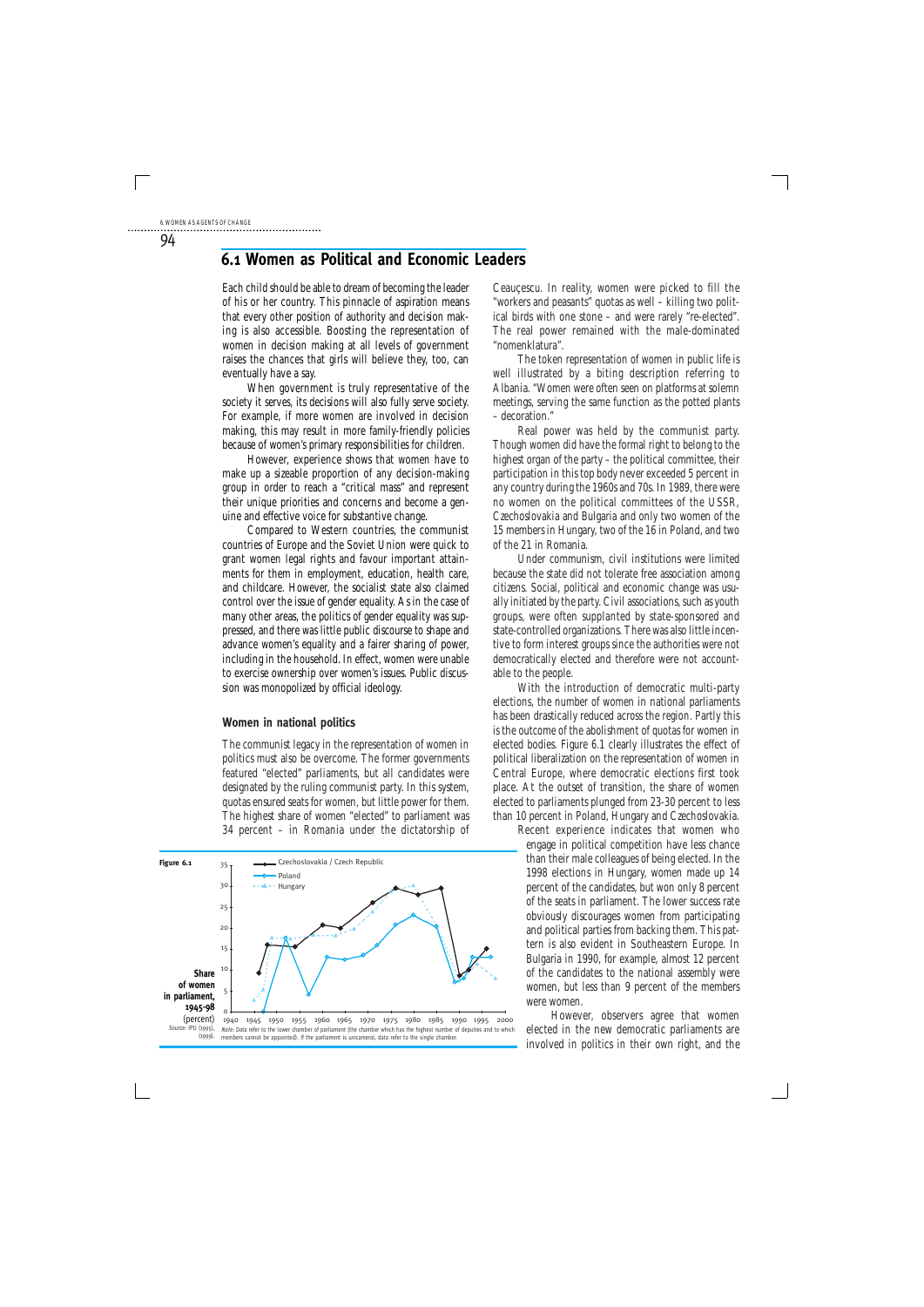### THE MONEE PROJECT - No. 6 / 1999

**Box 6.1**

### **Women in politics and child welfare: the case of the Nordic countries**

The Nordic countries – Denmark, Finland, Iceland, Norway, and Sweden – stand out among the nations of the world for both their strong social welfare policies and their significant representation of women in parliament.

The Nordic countries are widely regarded as progressive and committed to social justice and equality. They are characterized by high levels of women's participation in the labour force: around 85 percent for women aged 25-49 in 1996, compared to an average of 71 percent in the 15 countries of the European Union (which includes Denmark, Finland and Sweden). They also exhibit a relatively high proportion of part-time work among women (except in Finland): 45 percent in Norway, 40 percent in Sweden and 35 percent in Denmark in 1996, compared to an average of 32 percent in the EU (with shares below 20 percent in countries such as Greece, Spain, Italy, or Portugal).

A UNICEF study exploring convergence and divergence in child welfare indicators in the EU shows that, in the 1990s, the Netherlands and the three Nordic countries which belong to the EU have the lowest under-5 mortality rates and the lowest share of births to 16-year-olds. The proportion of children living in poverty in Denmark (5 percent) is by far the lowest in the EU, where the proportion is a two-digit figure in all non-Nordic countries.

Many factors have been put forward to explain the egalitarian and social welfare model of development in the Nordic countries. One is related to economic development. Rapid growth in the 1950s and 60s and a high demand for labour caused a massive shift of women from the household economy to the paid labour market. Since the late 1960s, the welfare state has, in effect, taken on both some of the traditional male role of economic provider and some of the female role of childcare provider. Women, in turn, have become the premier client group of the welfare state not only as parents, but likewise as paid state employees. Indeed, the labour market in the Nordic countries is highly segregated by gender, and the state remains a primary employer of women, despite a reduction in public expenditures during the economically troubled 1990s.

The Nordic countries are rather small in population and relatively homogeneous ethnically, making it easier for society as a whole to share and embrace similar values, including those around gender equality. This homogeneity also renders the job of the state more straightforward, and the state has long played an active role in the economy and in society in these countries. Most importantly, citizens have viewed the state positively, an important element for the success of progressive policies.

It appears that the high levels of women's participation in Nordic society is the result of a virtuous circle. To begin with, the strong tradition of social solidarity mitigates against sharp disparity among population groups, including women and men. The state, in turn, promotes gender equality, both as governor and as employer. Progressive public policies resonate strongly with the values of citizens, thereby reinforcing the cultivation of an environment of equality in the daily lives of people. This means not only that there is a sympathy between government and citizens, but that the cycle of adjustments required to reach equality is selfperpetuating.

lower share may therefore be more credible and effective than the mandatory high numbers of the past. Figure 6.1 also shows an encouraging upward trend after the initial drop in the number of women elected, with the exception of a sharp fall in Hungary after the 1998 elections.

In the West, the Nordic countries have led the way with a consistently high representation of women in parliament. (See Box 6.1.) This is the fruit of progressive attitudes and of voluntary quotas applied by political parties for their own candidates. After 1998 elections, the Netherlands and Germany joined the ranks of the Nordic nations among countries with women making up more than 30 percent of the members of parliament.

Figure 6.2 reports trends in the percentage of women parliamentarians in OECD countries. It must be emphasized that there is no uniform pattern in OECD countries. At present, the shares range from lows in Japan (less than 5 percent) and Turkey (below 3 percent) to Sweden (more than 40 percent), with the highest share in the world.

Although the figure shows a definite upward trend, progress has often not been smooth. For example, the 1997 victory of the Labour Party in the United Kingdom doubled the proportion of women parliamentarians to 18 percent. Though commitment to women's representation

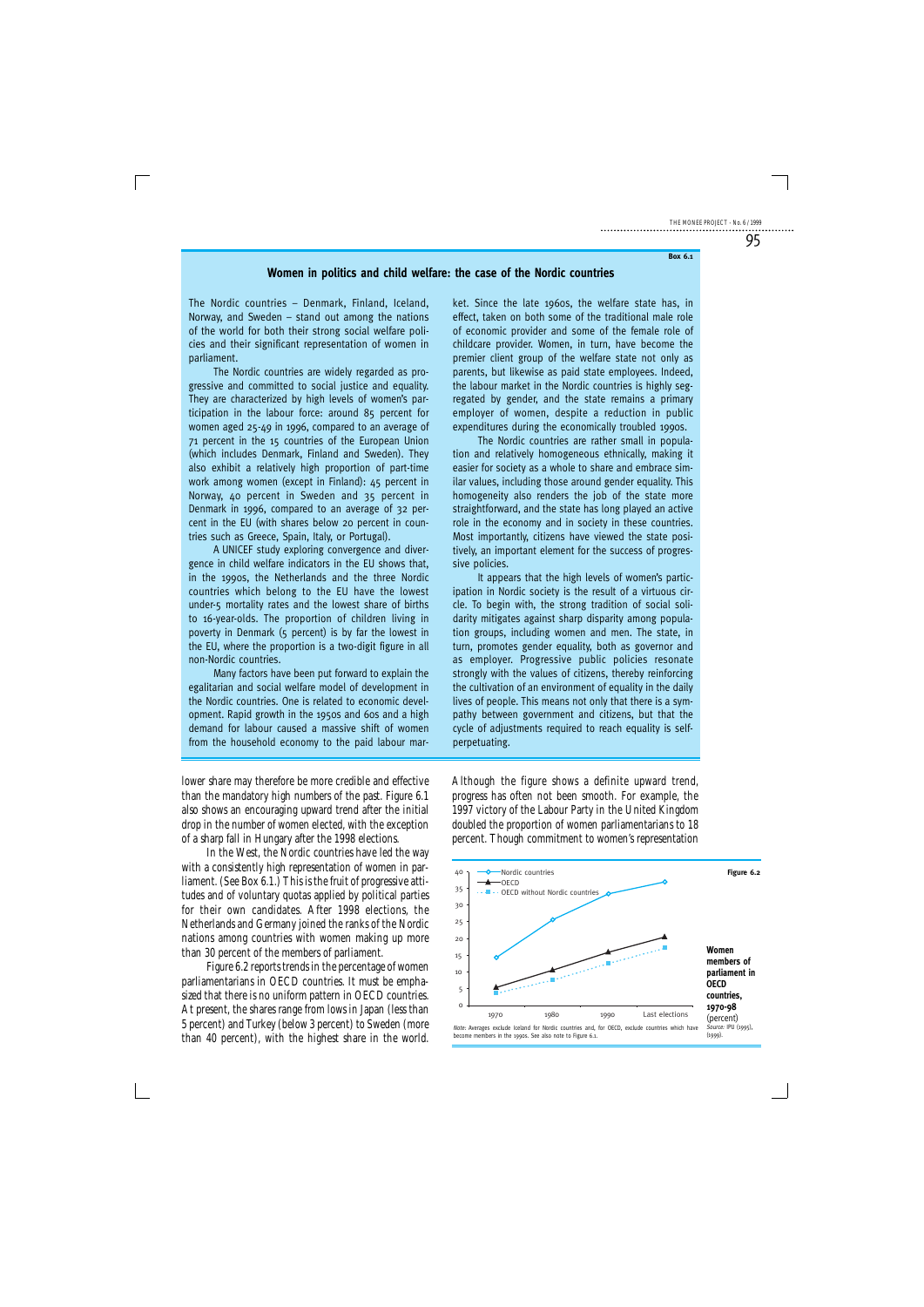is most frequently associated with left-wing and liberal political parties, the 1996 right-wing coalition in Spain raised the share of women parliamentarians by one-third, bringing the proportion to a noteworthy high of 24 percent.

A comparison between Figure 6.2 (where separate blue lines show the women's share of parliamentary seats for Nordic countries and non-Nordic OECD countries) and Figure 6.1 reveals an interesting parallel. While, before transition, the share of women deputies in the Central European communist countries followed the numeric pattern of Nordic countries, after the fall of communism the ratios of women appear similar to the non-Nordic OECD average. In the Czech Republic and Poland, the proportion of women who won in the last elections (15 and 13 percent, respectively) is higher than in Italy (11 percent, 1996), France (11 percent, 1997), or the US (12 percent, 1996).

In the former Soviet Union, the significant decrease in the number of women parliamentarians began with reforms instituted by Gorbachev in the 1980s. In the 1989



elections, quotas were partially lifted, and the share of women deputies halved, falling from 31 percent in 1984 to 16 percent. Figure 6.3 shows the results of the last elections in the Baltic and CIS countries. The Baltic countries are all at the top, with 17-18 percent of parliamentarians being women. The western CIS countries are in the middle or the lower half of the spread. The highest rate in the entire region – slightly more than 18 percent – has been noted in Turkmenistan, where there is only one political party represented in parliament; the lowest rate – 1 percent – has also been reported from a Central Asian country, Kyrgyzstan.

There is some evidence that in the countries of the former Soviet Union, women also have less chance than men of winning a free political competition. In 1996, in Lithuania, a country with a high number of women parliamentarians, women made up 20 percent of candidates, but only 17-18 percent of those elected. Box 6.2 looks at three countries to cast some light on the attitudes of people towards women in politics.

Political parties are a crucial part of the new civil society in the region, but they are no exception in terms of gender inequity. Women usually make up a smaller share of party members than men, and the representation of women on party executive committees is invariably less than their share in the membership. In Hungary in 1992, for example, women made up 25 percent of the membership, but less than 5 percent of the executive of the Hungarian Democratic Forum, which led the coalition government after the first democratic elections. The same was true of political parties in Slovenia, where in 1998, for instance, women constituted 60 percent of the membership of the Christian Democrats, but accounted for less than 20 percent of the leadership positions. This unwritten, but common practice discourages the active participation of women in politics by limiting their potential,

#### **Box 6.2**

### **Public attitudes towards women in politics: Lithuania, Poland and the Czech Republic**

Public opinion polls from the region reveal that people are generally supportive of a greater role for women in politics, although there is a clear gender difference in attitudes. However, neither women, nor men show much support for compulsory measures to raise participation by women in political life.

A public opinion poll carried out in Lithuania in 1994 found that only 28 percent of women and 18 percent of men believed women should participate more in politics. Yet, the majority of respondents also did not feel that greater representation by women would lead to a deterioration in economic and political decision making. Indeed, they even felt it might result in improvement in some areas, such as health care. The major obstacle to women's greater participation in politics was seen to be their family commitments.

In Poland, 50 percent of women and 28 percent of men surveyed in 1997 did not agree with the statement that men are more well suited to politics than women. A random sample of 1,000 people found that almost 60 percent of men voted only for male candidates; a pattern followed by less than half of the women respondents.

In the Czech Republic, survey respondents in 1998 cited tradition and family commitments as important factors inhibiting a larger political role for women. Almost half thought that men "do not let [women] in" politics or claimed politics was a hard or dirty job unfit for women. One-third of the respondents believed women were less assertive than men. Still, two-thirds said women were insufficiently represented in political life.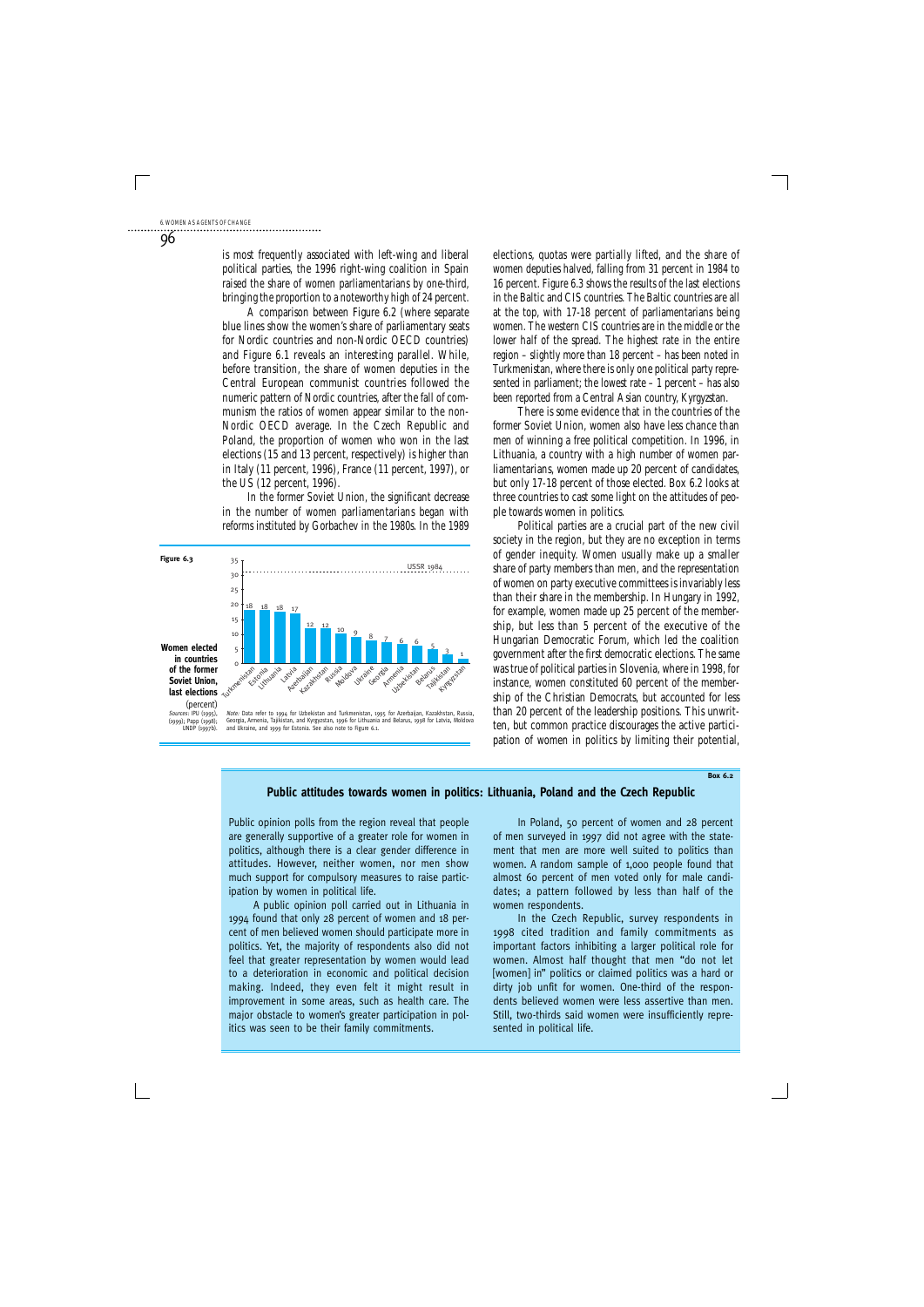**Table 6.1**

thereby perpetuating a cycle of inequality: if women are unable to acquire leadership experience they will remain less likely to become elected leaders.

Imposed quotas are a discredited strategy in these former communist countries, but there is pressure for proactive measures by government to promote gender equality in politics. In Russia, it is being debated whether the law on equal opportunity should authorize the imposition of quotas among all elected posts. The deputy speaker of the Senate in Poland, a woman, told the UN Status of Women Commission that all democratic countries should have a law requiring equal gender status in order to surmount existing barriers like gender stereotypes and traditions within political parties. The law would mandate a parity threshold whereby no fewer than 30-40 percent and no more than 60- 70 percent of elected positions would be held by each gender. There are political parties in a number of Western democracies that have voluntarily adopted such balancing mechanisms for their own candidates – a positive measure arguably quite different in spirit and outcomes from the quota system of the communist governments since it has been generated from the bottom up within the parties.

### **Women's low share of senior government posts**

It is one thing for women to be elected to parliament and another for them to rise to senior decision-making positions such as cabinet minister, deputy minister or secretary of state. Table 6.1 reports the proportion of women in top government jobs across the region and compares this to the average for OECD countries. (Once again, the Nordic countries stand out, with more than 20 percent women ministers on average and with Finland and Sweden above 30 percent.) The representation of women among top government decision makers is low in the transition countries.

In 1996, in only four countries (Slovakia, Croatia, Latvia, and Kyrgyzstan) did women make up more than 10 percent of government ministers, and only Slovakia was close to the OECD average. In nine countries (including Estonia, Lithuania and the Czech Republic), there were no women ministers in 1996. (Even in Latvia, there were no women in the first two cabinets formed after independence.) In Hungary, after the 1998 elections, there was only one woman in the cabinet.

Women ministers can shape decision making, but can also act as important role models in society. Adding the shares of women in sub-ministerial positions – deputy ministers, secretaries of state and their deputies – gives a statistically more positive picture of women's presence in government decision making across the region. Figure 6.4 presents the share of women, by sub-region, among all senior government positions (also see the last column in Table 2.1) and, for comparison, shows the Nordic and non-Nordic OECD averages.

The gap between Central and Eastern Europe and

### **Senior government positions occupied by women, 1996**

| (percent) |  |
|-----------|--|

|                      | <b>Ministerial level</b> | Sub-ministerial level | <b>Total</b> |
|----------------------|--------------------------|-----------------------|--------------|
| Central Europe       | 7.2                      | 11.4                  | 10.7         |
| Czech Republic       | 0.0                      | 12.6                  | 10.6         |
| Slovakia             | 15.0                     | 15.7                  | 15.6         |
| Poland               | 8.3                      | 10.1                  | 9.8          |
| Hungary              | 5.6                      | 7.1                   | 6.9          |
| Former Yugoslavia    | 7.0                      | 15.8                  | 13.2         |
| Slovenia             | 9.1                      | 19.7                  | 16.9         |
| Croatia              | 11.5                     | 21.1                  | 19.0         |
| <b>FYR Macedonia</b> | 8.7                      | 25.0                  | 20.0         |
| Bosnia-Herzegovina   | 0.0                      | 4.6                   | 2.8          |
| FR Yugoslavia        | 5.9                      | 8.7                   | 7.3          |
| Southeastern Europe  | 3.4                      | 11.4                  | 9.9          |
| Albania              | 5.3                      | 14.0                  | 11.8         |
| <b>Bulgaria</b>      | 4.8                      | 16.2                  | 14.6         |
| Romania              | 0.0                      | 4.1                   | 3.3          |
| <b>Baltic States</b> | 3.7                      | 14.2                  | 13.1         |
| Estonia              | 0.0                      | 16.8                  | 14.3         |
| Latvia               | 11.1                     | 19.0                  | 17.6         |
| Lithuania            | 0.0                      | 6.8                   | 7.3          |
| <b>Western CIS</b>   | 1.9                      | 4.7                   | 3.8          |
| <b>Belarus</b>       | 5.3                      | 7.0                   | 6.6          |
| Moldova              | 0.0                      | 7.0                   | 4.3          |
| Russia               | 2.4                      | 2.6                   | 2.6          |
| Ukraine              | 0.0                      | 2.2                   | 1.7          |
| Caucasus             | 2.6                      | 4.8                   | 4.2          |
| Armenia              | 0.0                      | 2.9                   | 2.1          |
| Azerbaijan           | 7.7                      | 6.9                   | 7.1          |
| Georgia              | 0.0                      | 4.7                   | 3.4          |
| Central Asia         | 4.5                      | 3.5                   | 4.2          |
| Kazakhstan           | 2.6                      | 1.7                   | 2.1          |
| Kyrgyzstan           | 10.5                     | 12.0                  | 11.4         |
| Tajikistan           | 3.7                      | 3.9                   | 3.8          |
| Turkmenistan         | 3.1                      | 0.0                   | 2.2          |
| Uzbekistan           | 2.6                      | 0.0                   | 1.3          |
| <b>OECD</b>          | 16.8                     | 13.8                  | 14.6         |
| <b>Nordic</b>        | 33.1                     | 19.0                  | 22.3         |
| others               | 13.5                     | 12.8                  | 13.1         |

Source: Computed from UN (1997b).

Note: Regional values are unweighted averages. Ministerial level positions refer to ministers or equivalent positions. Sub-ministerial level positions refer to deputy or assistant ministers or equivalent, secretaries of state or permanent secretaries or equivalent, and deputies of state or directors of government or equivalent. OECD does not include countries which have become members in the 1990s. Nordic excludes Iceland.

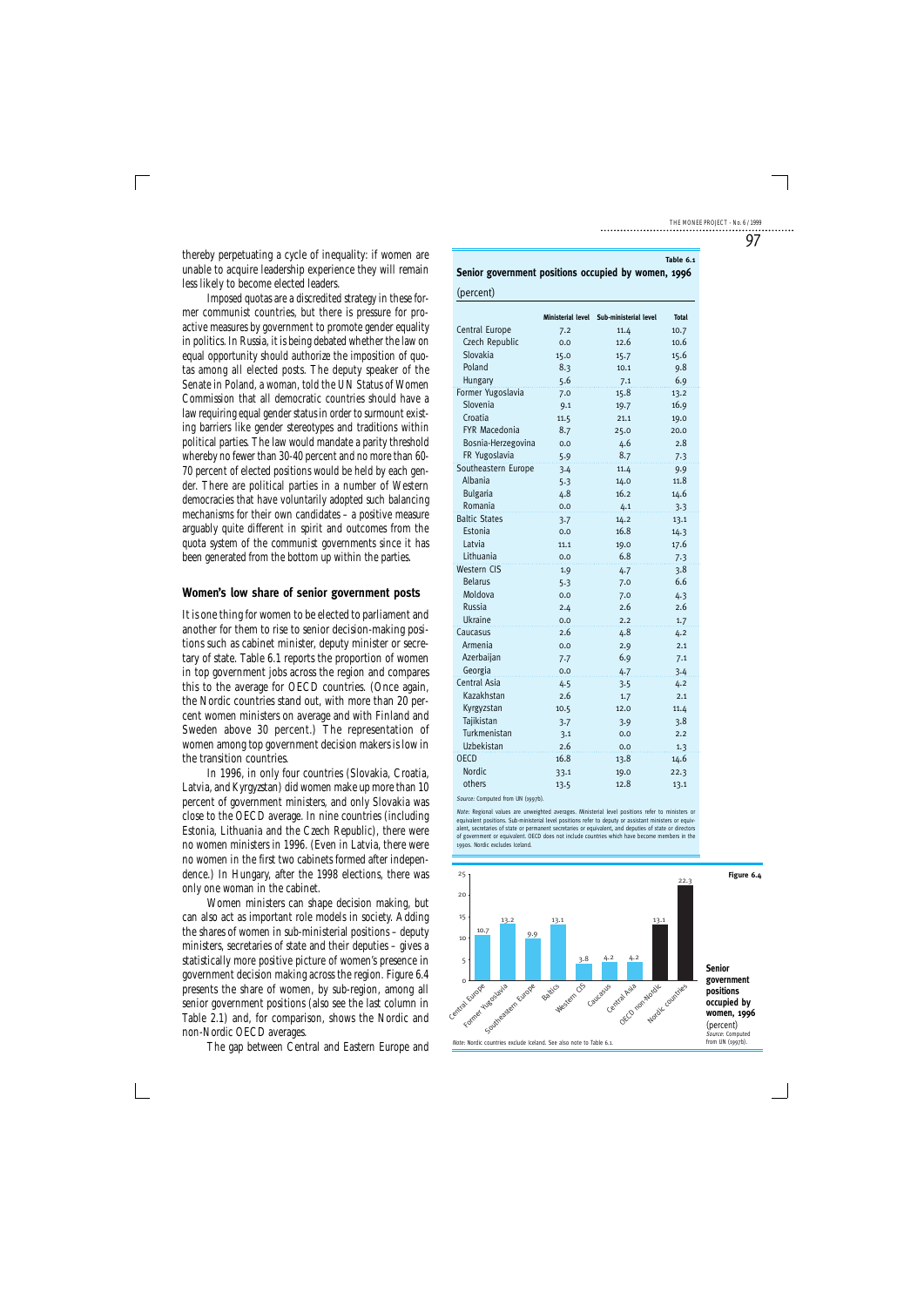the three CIS sub-regions is clear. Unlike Central and Eastern Europe, all CIS sub-regions and most CIS countries fall far below the non-Nordic OECD average. In Russia, Ukraine and Uzbekistan, the first, second and fourth most populous countries in the entire region, the share of women in senior government positions is strikingly low. (The averages do obscure the fact that the ratios in Bosnia-Herzegovina and Romania, both around 3 percent, are more in line with the CIS countries than with Eastern Europe and that Kyrgyzstan, with a relatively high share, stands out in Central Asia.)

There seems to be no statistically significant relationship in the transition countries between the proportion of women in parliament and the representation of women in senior government positions. (There also appears to be little association between rates of female labour force participation and women's presence in top government posts.) Kyrgyzstan, with a relatively high share of women in senior government positions (11 percent), has a low proportion of elected female deputies – 1 percent in one chamber and 5 percent in the other. In Kazakhstan, by contrast, the proportion of women in parliament almost doubled, from 7 percent in 1990 to 13 percent in 1995, but representation in top posts remained slim. In the Baltics, Lithuania has a high percentage of women deputies, but a low share of women in government decision-making positions.

The link between women's share among legislators and senior government positions is stronger for OECD countries (correlation coefficient  $= 0.45$ , compared to 0.06 in the transition region). This may be explained by the fact that in OECD countries there has been a steady (although non-linear) growth in the numbers of women parliamentarians in the last 50 years, and this process has created a stronger precedent for the attainment of government positions by women. Hopefully, the transition countries will not take such a long road to fairer representation for women.

Overall, there has been little vocal demand for increased political participation for women, and even some women politicians have claimed that, because of the transition crisis, this is not an appropriate time to deal with women's issues. In 1990, the Czech ambassador to the UN, a woman, said "feminism is a flower on democracy"; in other words, a stable democratic system must be in place before issues of women's equality can be addressed. Nonetheless, women's equality might be more solidly integrated into the foundations of a developing democracy. Yet, as some commentators note, the political transformation promised by transition has so far built upon, rather than levelled, existing gender inequality.

Women also appear to have lost ground during the transition in another important area of public leadership: the judiciary. In Kyrgyzstan, women held 31 percent of the positions in the justice system in 1985, but only 8 percent a decade later. In Moldova, there were 13 women judges on the Supreme Court in 1990, but only seven in 1994. Not only are these posts prestigious, but judicial decisions affect the political, economic and social life of a nation. The influence of the judiciary is bound to grow in the newly democratic societies of the region, and it is important that women be represented equitably in these centres of influence. Similarly, women are poorly represented in top positions in foreign affairs and international relations. Moldova, for example, has no female ambassadors.

#### **Women in top economic positions**

A role in high-level economic decision making is as important to women's participation in society as is equitable representation in political bodies. Leaders in business and industry help set the direction of economic policy and development and are part of the power elite in any country; there is often an overlap and career interplay between top economic and political positions. Economic leaders include the executives of national public bodies dealing with economic matters, senior managers of enterprises, senior managers of international and regional financial institutions, and the leaders of trade unions and professional and business organizations.

Women's low representation in key economic positions under communism more genuinely reflected their lack of influence in decision making than did their share among parliamentarians and in other government bodies. Women directors at large state enterprises were rare. In Hungary in the mid-1980s, for example, almost 90 percent of top managers were men. Women managers tended to have positions in sectors of lower strategic importance (where women were often over-represented among employees, such as in retail trade, hotels and restaurants, and the textile industry).

Available evidence suggests that men have preserved their dominance in key economic decision-making positions during the transition. Women make up the majority of public-sector employees, but are scarce at senior levels. In the Czech Republic in 1997, only 7 percent of the directors of state-owned enterprises were women. Much of the new private sector in the region consists of former state enterprises that have been privatized. A sample of directors of large private organizations and companies in the Czech Republic found a ratio of one woman to every 10 men (with women earning on average 63 percent of the salary of their male colleagues, pointing to further male advantage). In Russia, almost half of the women managers are employed in retail trade and in the hotel and restaurant industry, but even in these sectors women account for only one-fourth of the managerial posts. Box 6.3 presents one possible explanation for women's low share of top decision-making positions: gender stereotyping that acts as a powerful invisible barrier to women's upward mobility.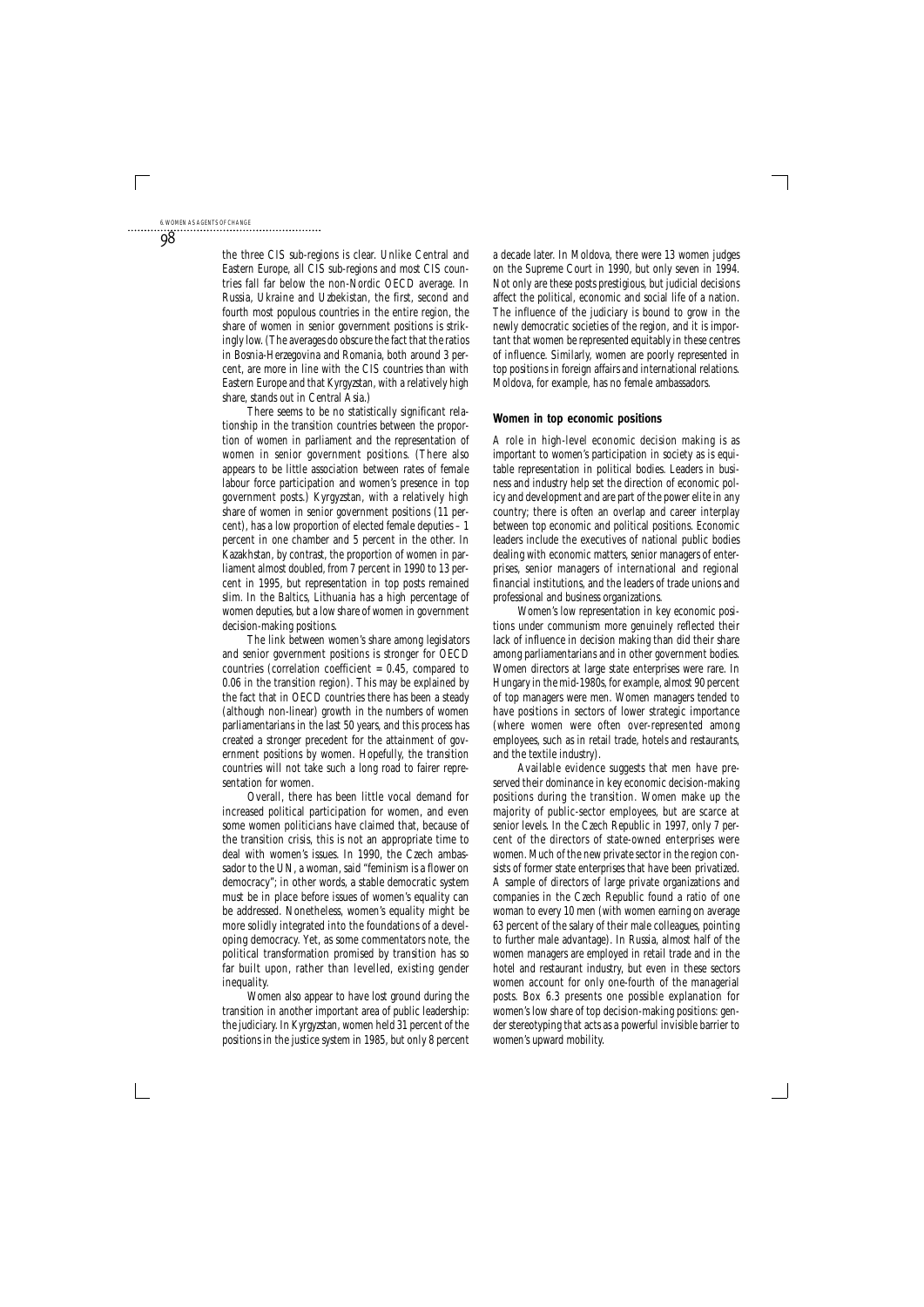**Box 6.3**

### **Gender stereotypes limit women's potential**

Managers have to be aggressive to succeed; women are not aggressive by nature: therefore, women cannot succeed as managers.

Stereotypes and the exclusionary logic that goes with them are so commonplace, they usually go unnoticed and, so, unchallenged and unchecked. The stereotype described above demonstrates how narrow definitions (in this case, of both managers and women) can lead to seemingly logical – but actually flawed – conclusions. In this example, the stereotype puts limits not only on the participation of women in management, but on the styles of management available as well.

Stereotypes affect women's aspirations and selfimage and promote a biased evaluation of their actions and capabilities, thus confining the opportunities and potential of women. Such thinking is an extremely powerful barrier to women's access to decision-making positions.

Women in politics typically endure more public scrutiny stemming from stereotypes. Their physical

Women in the region have been, in some ways, in a good position to benefit from the economic liberalization of the transition. They are not only educated and experienced in the workplace, but are concentrated in fields of study and business with strong growth potential. Still, men have often been able to leverage their advantages under the old economic system to their profit in the new marketplace, entering the more promising professions and occupying top-level posts. In Russia, the share of women employed in sectors of the economy where the pay prospects have improved with marketization – trade, credit

and financial institutions, insurance, the hotel and restaurant industry – shrank by 15-17 percent between 1990 and 1996. (This did not happen in all countries. For example, in Romania during the same period, women maintained their share of employment in financial, banking and insurance services.)

It is generally difficult to find internationally comparable data on the gender distribution of high-level economic managers in the region. Figure 6.5 offers some statistics from the region and a few Western countries using the International Labour Organization's ISCO-88 definition of "legislative, senior official and manager posts". This definition embraces occupations in which decision making constitutes a major part of the job activity. Although countries do not necessarily consider such positions in the same way, broadly speaking this classification appearance and family status and private relationships are referred to more frequently by commentators, factors often ignored for male candidates. The effect of these comments is to undermine women as serious political representatives. In an interview with Radio Free Europe/Radio Liberty in December 1995, Irina Khakamada, one of Russia's most well known women politicians, said that women in politics are subject to discrimination and, to succeed, are required to be "stronger and cleverer" than men. Women parliamentarians in Romania complain they are not taken seriously by male colleagues and that their speeches are received with scorn.

One of the most effective ways to counter stereotypes is to give prominence to role models, that is, individuals whose stature and accomplishments successfully challenge pre-conceived labels. It is crucial that role models be held up to view and receive attention. Expectations greatly influence outcomes. If girls and women and men and boys believe that women can participate in the highest levels of decision making, this will happen.



Khujand (1998). Kyrgyzstan, 1995 for Italy and 1996 for Estonia.

covers all persons with managerial responsibilities: according to data, about 3-7 percent of the workforce.

Several conclusions may be drawn from Figure 6.5. First, although the ratios show variance, the overall situation of women within this wider pool of business and public service decision makers compares favourably with that in the West. Poland, Slovakia and Hungary have relatively more female managers than Germany (although the Czech Republic has fewer); the three Baltic countries have more than Denmark or the UK; Slovenia, Romania and even Tajikistan have more women in this broadly defined decision-making position than Italy. There are hardly any data on the extent to which these gender ratios were different pre-transition (as most countries shifted to the ISCO-88 definition after several years of transition). In Estonia, the Czech Republic and Hungary some erosion **Figure 6.5**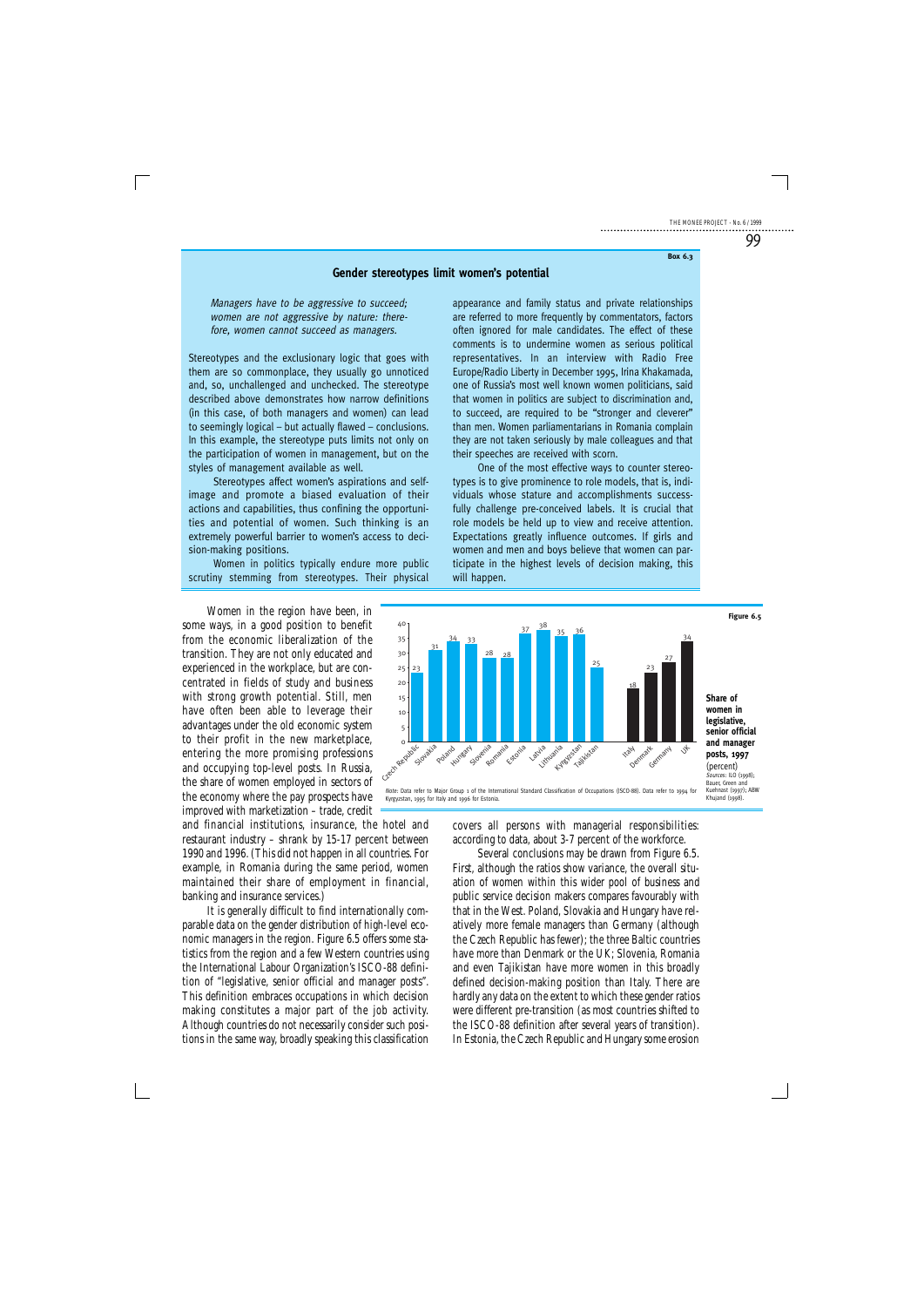### **The glass ceiling: invisible barriers to women's upward mobility**

The "glass ceiling" is a term coined in the 1970s to describe the invisible matrix of attitudinal and organizational prejudices that keep women out of top jobs. In the 1990s, it has been joined with the term "glass walls" to describe the gender bias that confines to less strategic and, therefore, less important areas those women who do become senior managers.

It was assumed that, once women had the same education, experience, abilities, and career ambitions as men and had entered the same fields, they could rise up the workplace ladder in the same way as men. In fact, the ascent of women to the top jobs has not been easy. Research shows that, when all else is equal, women are still heavily under-represented in senior positions. In the absence of obvious barriers that they can identify and set out to overcome, women have said that they feel like they have come up against a "glass ceiling" – invisible and seemingly impenetrable.

seems to have occurred in women's relative status; in Slovakia, Slovenia and Romania data for 1993-94 imply some recent improvement.

Second, it is also clear from a comparison of these data and the low ratios at the very highest ranks of political and economic leadership that women do have a relatively stronger position at lower levels of the economic decision-making ladder (including top positions in midsized firms and small enterprises); even in countries where this share is smaller, the gender balance seems more equitable at middle levels of decision making than at top levels. Moreover, women in many transition countries appear

The term illustrates well that the obstacles preventing women from attaining decision-making positions are often non-explicit and, therefore, hard to challenge formally or informally. These obstacles may consist of the sheer prevalence of men in the ranks, unwritten rules, traditions and codes of conduct, the cumulative effect of years of networking, and long- and strongly held views about the appropriate roles for women and men in society.

In the West, more direct efforts are being made today to promote the rise of women up the ladder in both the public and private sectors. At the same time, in the 1990s significant numbers of women executives and women on the executive track have decided to leave organizations to set up their own businesses. Women's entrepreneurship seems particularly strong in North America: according to some reports, for example, women are now starting 1,600 businesses in the US per day, twice the rate among men.

to have an equal or stronger position than men in the next rung down in the ILO classification system – the "professionals". For example, half of all professionals in Romania are women, two-thirds in Slovakia, and 70 percent in Lithuania.

These positions – either already shaping decisions even if mostly at lower levels, or close to the key decision makers – provide a substantial base from which women can chip away at the "glass ceiling" that keeps them from top jobs (see Box 6.4) or, alternatively, gain the experience they need to become heads of their own businesses.

### **6.2 Women's Participation in the New Civil Societies**

Decisions about development in democratic countries are not taken solely by top-level political and economic leaders. They are also shaped by civil society, including lower level administrators, entrepreneurs, households as economic actors, special interest groups, trade unions, social movements, non-governmental organizations (NGOs), and the news media.

Experience shows that a strong civil society can provide a sound foundation for economic and political development in the transition countries. How women participate in this process is vital for women's well-being and, no doubt, for the success of the transition itself. Just as participation in local politics and NGOs can help women develop political and social power, the acknowledgement and cultivation of women's work in the household economy and small entrepreneurship can help establish a broad base of economic power.

#### **Women in local government**

Democracy is new in much of the region, but where data are available they show that women are consistently more well represented in local governments than in national governments. (See Figure 6.6.) There are many reasons for this greater success, not least of which may be that local politics is literally closer to home. Women may be more likely to participate because it is easier to combine family responsibilities with local political work, and issues tend to have a more immediate impact on families and their communities. The lower cost of local political campaigns means women can afford to compete more readily and political parties may be more willing to invest the smaller sums in women candidates. There is also evidence that the belief that politics is a tough business unsuitable for women may not extend to local government, perhaps

**Box 6.4**

■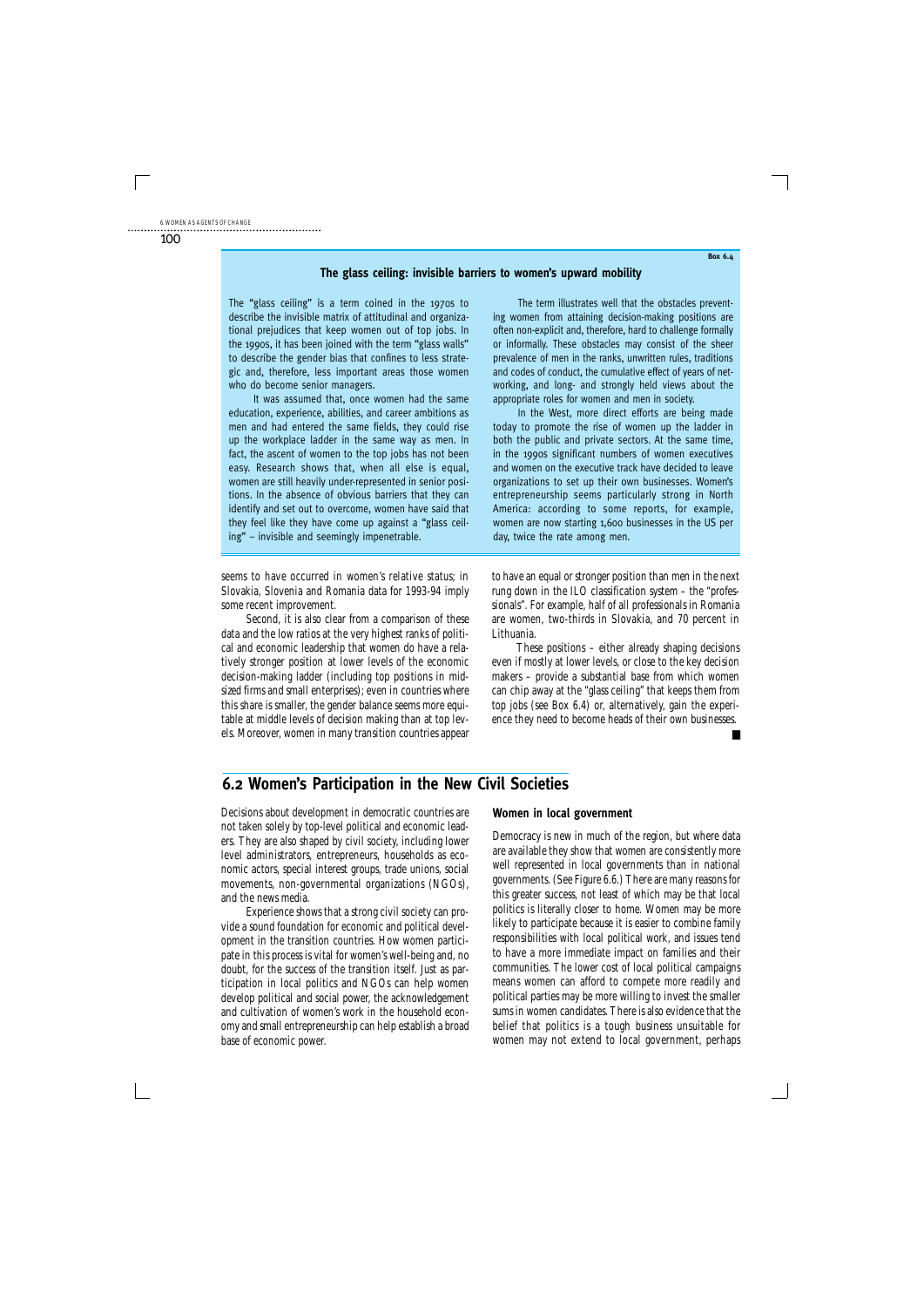# THE MONEE PROJECT - No. 6 / 1999

101

because this is seen more as a community activity. Local media may sometimes be less inclined to play up the gender angle in politics and more inclined to portray female candidates as individuals in the community.

In all but two of the 11 countries for which data are available, the proportion of women elected to local governments is higher than that of women elected to national parliaments. In Latvia, the share of women in local councils is about 40 percent, more than double that in the national parliament. The difference is also great in Hungary, Bulgaria and Moldova. In Romania and Azerbaijan, the proportion of women elected to local governments is slightly less than the success rate of women in national elections.

The high share of women elected to local bodies in many countries is especially significant because, during transition, countries are moving away from the heavily centralized governments of the communist era. Local governments are becoming more and more responsible for the provision of public services, such as education and social care, though the economic recession accompanying transition has left many of them with few resources. Indeed, local governments have often been put on the frontline of the transition crisis in that they have been given the responsibilities but not the resources to provide public services. The vigorous participation of women in local politics is proof that women are intensely interested in taking up decision-making positions.

Data on the number of female mayors are less encouraging, underlining the continuing exclusion of women from top political jobs even at the local level. In Hungary, Bulgaria and Estonia, 10-13 percent of mayors are women (including the major of Tallinn, Estonia's capital); in the Czech Republic and Moldova somewhat less, and only 2-4 percent in Romania and Lithuania. In Russia, only one of 89 regional governments (that is, oblasts, republics, or autonomous districts) has a woman governor.

### **Women in grassroots movements**

Civil organizations are an indispensable part of democratic societies and constitute an increasingly powerful "third" sector that balances and acts in partnership with the public and private sectors. In almost all transition countries, political liberalization has encouraged the formation of NGOs, social movements, grassroots groups, and media organizations; the long-standing repression of autonomous civil associations has largely evaporated. The number of NGOs is growing in the transition region, filling the space left by the retreating state and fulfilling the desire for a civil society.

In today's world, civil associations are important



(1998); ABW Khujand (1998). Note: National and local data refer, respectively, to 1998 and 1996 in the Czech Republic, 1997 and 1994 in Poland, 1998 and 1994 in Hungary, 1997 and 1995 in Bulgaria, 1996 and 1997 in Romania, 1999 and 1996 in Estonia, 1998 and 1997 in Latvia, 1996 and 1997 in Lithuania, 1998 and 1994 in Moldova, 1995 and latest elections in Azerbaijan, and 1995 and 1998 in Tajikistan.

> incubators for leadership and are becoming bodies of consequence in society. They are therefore major vehicles in which women can gain experience, build skills and exercise influence. In Western democracies, a broad-based women's movement has been the primary force in advancing women's equality, in part by putting and keeping equality issues on the public and political agenda.

> Under communism, the state appropriated women's organizations and representation and turned the concept of the active promotion of gender issues into an empty, imposed ideology. This may explain the signs in the region that both women and men are disenchanted with the words "feminism" and "gender equality" and have even developed "an allergy to feminism". However, as an observer has noted, top women decision makers in Poland may eschew the label "feminist" and yet still act as advocates and role models of equality for women. (A backlash against the term "feminist" has also emerged in Western countries during economically troubled years.)

> The distaste in the region for gender equality as a political concept raises an obstacle to the public discussion of women's rights. Still, a range of initiatives has sprung up to move beyond the communist women's associations which were frequently accused of poorly representing the political interests of women. One remarkable initiative is the Women's Party in Russia that gained 8 percent of the seats in the 1993 elections to the Duma. In the following elections, however, the party failed to pass the 5 percent threshold. Women's parties have also been created in other countries, for example in former Czechoslovakia, but none has gained political representation. In Western democracies, women's political parties are rare. Instead, equality issues have tended to be incorporated into the platforms of mainstream political parties.

> For many countries, the Fourth World Conference on Women, held in Beijing in 1995, was a catalyst for the organization and mobilization of new women's groups and organizations advocating women's equality – fresh alternatives to discredited national women's organizations inher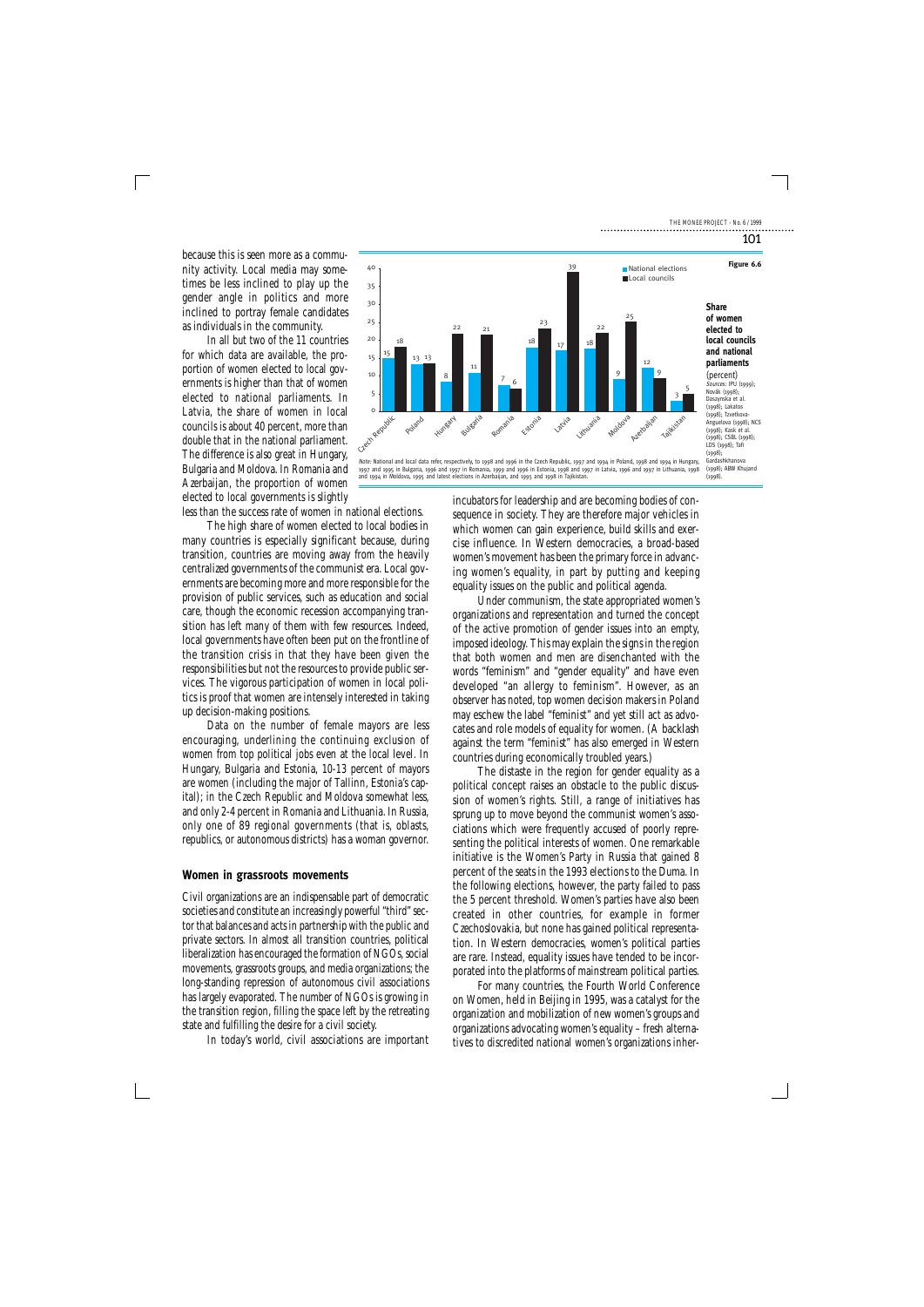ited from the communist state. This UN Conference relied firmly on the promotion of NGO participation before, during and after the conference so as to make NGOs an effective partner in the conference discussions and outcomes.

The Beijing Conference also acted as a catalyst for the new governments of the transition countries, stimulating recognition of and action on women's equality issues. For example, in Latvia and Lithuania, the process of collecting data to be presented at the conference helped establish official national machinery to promote the improved status of women. Contact with Western academics has encouraged the creation of gender studies programmes at universities. Women have also been active in the establishment of their own business associations.

Table 6.2 presents the results of an inquiry carried out in 10 transition countries for this Report on the numbers and main focus of women's organizations in the region.

The range of issues serving as the focus of NGO activities is often quite similar across the region, with four prominent areas of interest: political concerns and rights, the promotion of business and professional activities, social services such as health care and education, and activism against violence against women and domestic abuse. There is, however, substantial variation in the strength and autonomy of the NGOs.

International and Western NGOs have been active in the region, especially in Central and Eastern Europe, starting projects and supporting the formation of local associations, notably self-help groups, hotlines and shel-

**Table 6.2 Women's non-governmental organizations in 10 countries, 1997-98 Estimated number Areas of activity** Czech Republic Unknown Politics, social issues (education, refugees), health care, anti-violence, minorities, environment. FR Yugoslavia **Unknown** Anti-violence, marriage issues. Bulgaria Unknown Charity, family planning, legislative lobbying groups. Romania 50 Women's equality, health care, education, professional groups, social issues. Estonia 160 160 Politics, education, business interests, rural women. Russia 600 600 Politics, education, health care, anti-violence, business interests. Ukraine 70 70 Politics, social services (health care, antipoverty), anti-violence, business interests, environment. Georgia 43 Not reported. Tajikistan Unknown Women's rights, health care, anti-violence, professional groups. Uzbekistan Unknown Health care, education, anti-violence, professional groups, business interests, media, gender research.

*Sources:* Hendrichova and Kucharova (1998); Posarac (1998); Noncheva (1998); Zamfir and Zamfir (1998); Papp (1998);<br>Kupriyanova (1998); Libanova, Makarova and Poznyak (1998); MEG (1998); ABW Khujand (1998); Marnie (1998).

ters for battered women that deal openly with the problems of domestic violence and sexual abuse. In Poland in 1997, there were reportedly 73 women's organizations and informal groups, including six religious associations, eight research centres and six political groups attached to political parties or trade unions (where women are said to have a strong presence). In FYR Macedonia, 154 of the 271 registered NGO activists are women.

Women's NGOs are numerous in Russia, but appear to be less vigorous in other CIS countries. Established under Gorbachev in the 1980s in an effort to stimulate discussion and debate, many women's groups have continued to develop autonomously since transition. For instance, housing groups have grown out of neighbourhood committees. Women of Russia and the Free Association of Feminist Organizations and Independent Women's Fora are examples of umbrella groups which have emerged in the 1990s. Women are active in ethnocultural affairs. For instance, the International Women's Organization for Keeping and Developing the Culture of Turkic Nations was recently founded in Moscow. Women's business organizations are also becoming more active. In 1998 the Confederation of Businesswomen of Russia jointly organized a major conference, "Women and Management", with the International Institute of St Petersburg. In 1992, among women's groups, a "Group of Gender Expertise" of 15 independent experts was established within the highest legislative body of the Russian Federation.

In Ukraine, observers have been more sceptical of

women's groups and the Women's Party in Ukraine, arguing that these organizations are isolated from each other and from the great majority of Ukrainian women and that they have failed to challenge prevalent patriarchal values and attitudes. However, some of the newly formed women's organizations also appear to have high numbers of members, which is a reason for optimism.

NGOs are often unregulated in the transition countries. This has meant that commercial businesses sometimes masquerade as not-for-profit organizations. Legislation and regulation are needed to define the differences between businesses and NGOs, so as not to discourage the growth of these important civic actors.

Given the history of oppression of associations of citizens in the former communist countries and the current economic problems in the region, the development of this sector has been modest. However, the emergence of women's groups is positive, as is the fact that governments do consult such groups on new policies and legislation. The challenge now is to promote and support the growth of these new and necessarily tentative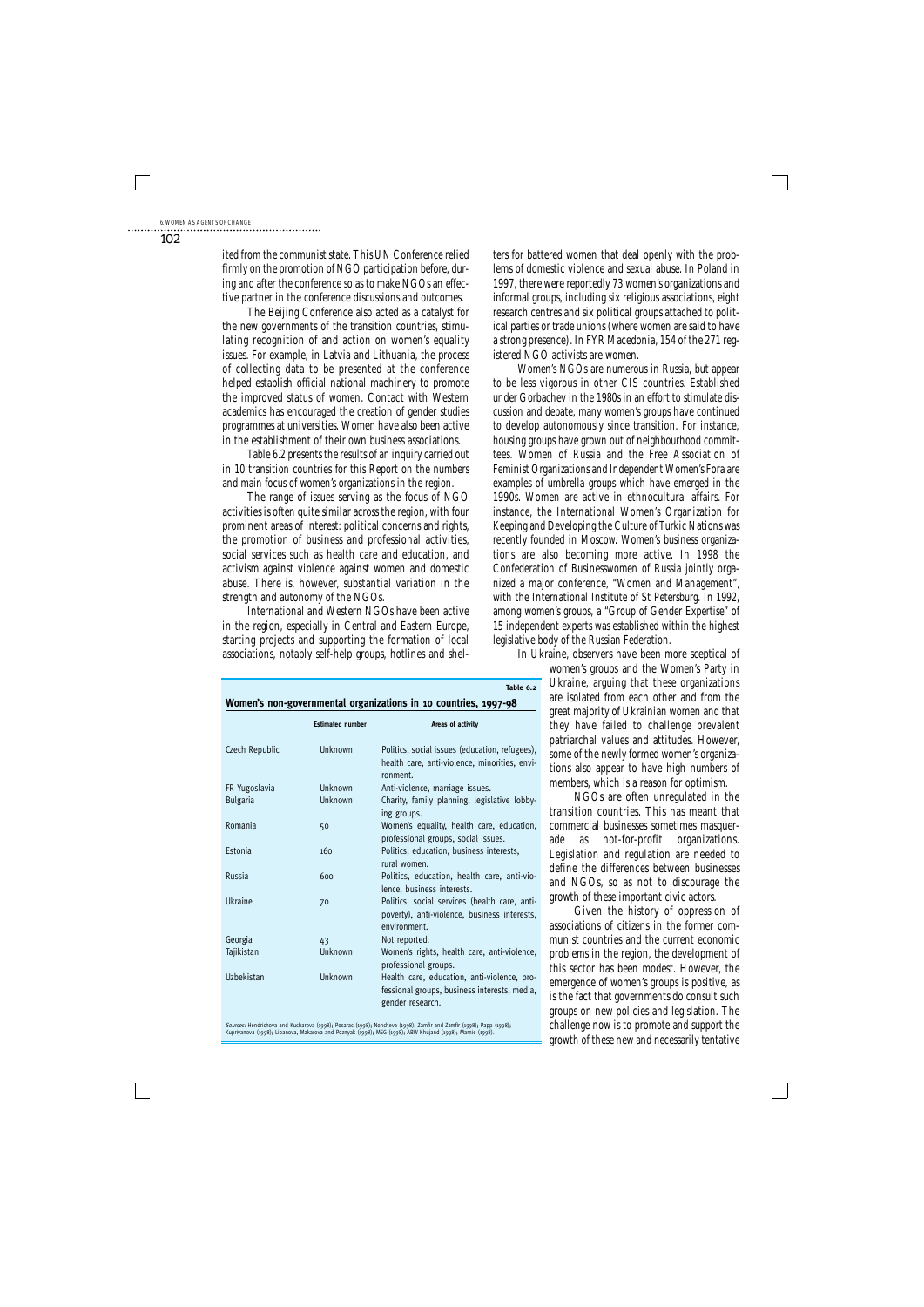beginnings. For example, grassroots women's groups are typically the first to address violence against women. The Crisis Centre for Women in Moscow responds to about 200 calls per month and also carries out media campaigns and public education, despite limited and fragile financial resources. The initiative of such NGOs should be matched with action by many other actors in society, including government and business.

### **Women's participation in new private business**

The creation of new private-sector businesses – rather than the often disappointing privatization process of state enterprises – has been the driving force behind the growing number of enterprises, improvements in labour productivity and much of the economic recovery in the "successful" transition countries. It is also evident from the data that women are less likely than men to be private-sector employees, selfemployed or entrepreneurs. Still, there is now a significant block of women business owners in the region.

Figure 6.7 presents the share of women among entrepreneurs in nine countries from the region, showing that about one-quarter of all entrepreneurs are women. This is consistent with the share in many developed market economies: across Western Europe, women entrepreneurs head 20-30 percent of small and medium enterprises. The available data cover a range of concepts and activities. In Slovakia (26 percent) and Lithuania (29 percent), the definition covers founders and managers of new enterprises (small family ventures and big firms alike, though obviously most entrepreneurs run smaller firms). The Czech data (22 percent) refer to self-employed persons who have employees. For many countries the data simply refer to persons who are "employers".

Enterprises are important engines of economic growth in the region, and women's ownership of businesses, no matter how big or how small, is an important form of economic decision making. The seeding and cultivation of women-led businesses represent an effective strategy for building the economy and supporting women's equality.

Entrepreneurial activities reflect risk-taking behaviour. The decision to start up a business can be prompted either by an entrepreneurial spirit, or by the more negative motivators of economic crisis and reduced employment prospects.

The mass collapse of former job, wage and career prospects at state enterprises has placed many families in a desperate situation. Despite the poor traditions, the meagre experience and the limitations on family assets that could help in setting up and financing an independent enterprise, venture, or farm, the economic crisis has generated a wide range of coping activities across the region. Many of these strategies, as Box 6.5 details, have remained within the household economy, but a substantial number of them has involved the creation of small independent enterprises, which, not infrequently, have



grown into medium-size businesses.

In established market economies micro-entrepreneurship is particularly important to women who have limited access to power through conventional employment, such as women who face barriers because of education, age, ethnicity, or rural residence. In the transition region, women's entrepreneurship has taken varied routes. In Kazakhstan, interviews with 100 women working in the Almaty wholesale and street trade in 1996 found that 52 percent had higher education, all but 2 percent had completed secondary school, and three-quarters had worked as professionals at one time. Most of the women interviewed also held regular jobs. In Kyrgyzstan, where economic reforms resulted in a significant economic shock, but also, in recent years, a more robust economic recovery, women with higher education are reported to be more likely than men with higher education to set up businesses and to focus on new technology enterprises such as copy centres and computer shops.

The biggest problem women often face is lack of access to credit. In Kazakhstan, for example, none of the women surveyed had received a bank loan, and many had been obliged to raise money from friends and family. In Lithuania, entrepreneurs cite lack of access to financing as their main problem, though this is only slightly more true among women business owners (85 percent) than among men (83 percent). In Western countries with long-established market economies, lack of access to credit is recognized as the biggest barrier to new businesses.

Women face particular obstacles to establishing and developing their own businesses. Women entrepreneurs may have good ideas, much insight into pent-up consumer demands and strong local networks, but they often lack business experience, training, capital, and influential connections in other organizations. They also still have substantial family responsibilities and may work in family businesses without direct compensation or much decisionmaking power. Women who do start businesses tend to have small enterprises. To support women as economic agents, there must be efforts to finance and otherwise encourage women-run businesses.

103

THE MONEE PROJECT - No. 6 / 1999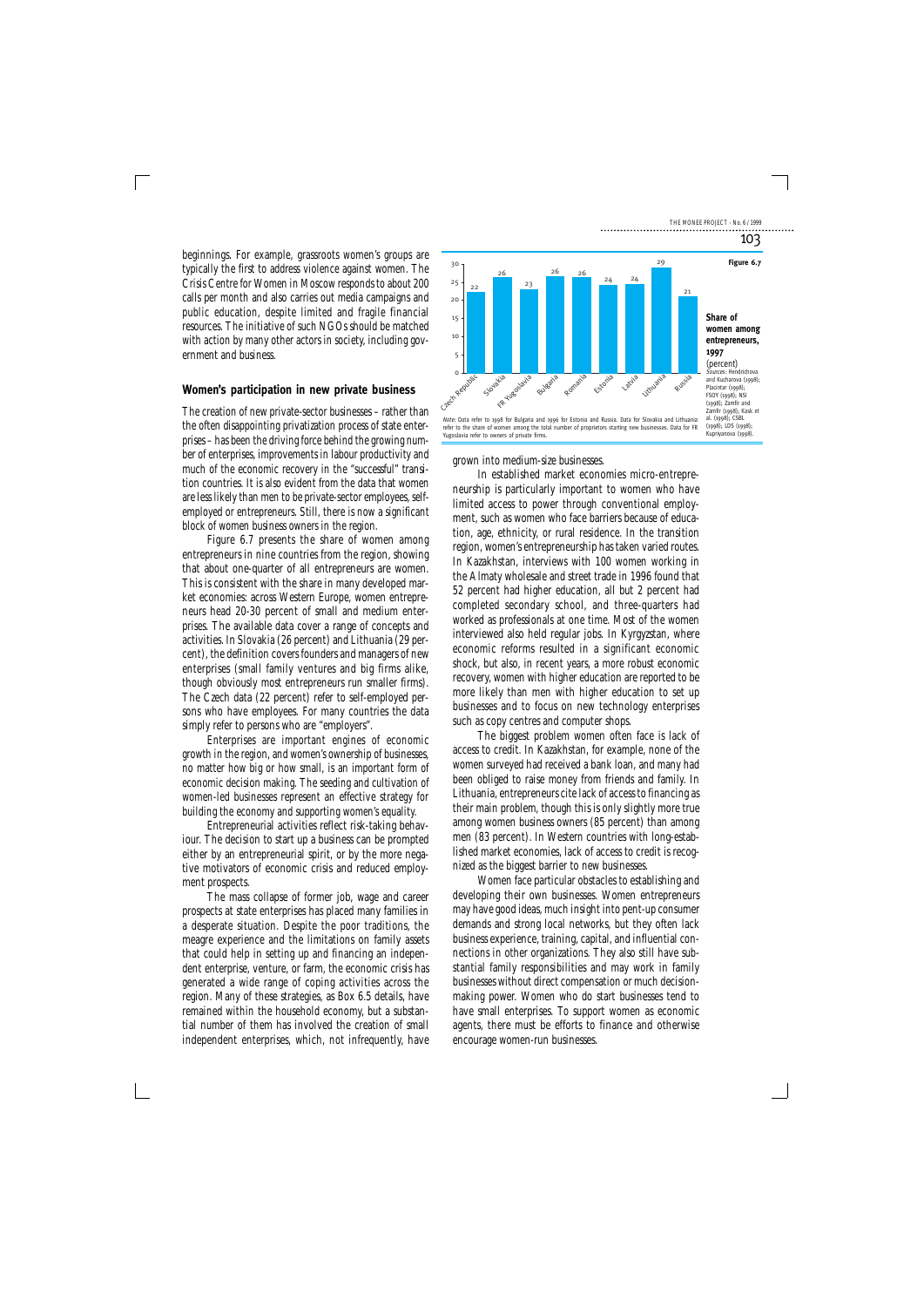#### **Networks of women at the economic grassroots**

Women in the transition region remain under-represented at senior levels of economic decision making, including in public and private enterprises. However, there is evidence of a groundswell of paid and unpaid, formal and informal work among women of the region that has the potential to enhance the economic opportunities for women at the grassroots.

While women may be under-represented in the suites in office towers, they are involved in an extensive layer of less visible economic activity that blankets the region – from making ends meet in the household to improving productivity on the farm or running a lively street stall. Women may end up in these activities because they find themselves out in the economic cold, but these activities nonetheless are an opportunity for women to build a power base that can increase their participation in decision making within the household, the community and the economy.

At the most basic level, women have played a central and distinctive role in economic survival during the transition. At the household level, women's coping strategies have required a mix of increasing income, reducing expenditures and borrowing. A project called the "Social Costs of Economic Transformation in Central Europe" has surveyed five countries and found that most households relied on a defensive approach for survival in the first half of the 1990s – cutting spending, bargain hunting, repairing instead of replacing appliances, household maintenance, and household food production. The next most common strategy was to attempt to raise income through extra work and the production of commodity goods. Since women spend substantially more time than men in household work and management, they have been more likely to take the initiative in devising strategies for household coping.

The pressing need to feed families has placed women in the trenches of economic development during transition, and they have drawn on the strength of their family and friendship networks to succeed. Women have used their social skills and networks to adapt strategies for household economic survival to the new economic environment of transition. Local studies suggest that, in both urban and rural areas, women have adapted to the exigencies of the transition by taking on

a "third burden" of household survival activities in addition to their double burden of unpaid household work and a paying job. Detailed qualitative studies in St Petersburg, for example, show it has been women who have made the essential connections in family and friendship networks that have resulted in the procurement of goods and services and in finding employment.

Women have also used their networking skills in urban kiosk-trading. One observer has noted that economic givens such as price, debt and profit have a different value in the context of these female-dominated networks in which social solidarity and mutual support often take priority over economic rationale, particularly in moments of conflict. It is also reported that women and men street vendors in Russia are viewed quite differently. The men are seen as profiteers who are out to exploit ordinary people and who undermine economic regeneration in the process. The women are seen as fair dealers who are compelled to trade because they must support their families or pay for the education of their children. In Kyrgyzstan and to a lesser extent in Kazakhstan, women have become prominent in the rapidly expanding informal "bazaar economy" and in the "shuttle tours" to import goods to sell at a profit, as Chapter 2 notes. Trips to neighbouring countries aimed at securing goods that are hard to obtain locally are estimated to yield US\$500-3,000 per trip in countries where the average annual wage income is less than US\$1,000. Middle-aged women, who are seen as less likely to be challenged by custom officials and less likely to drink or gamble away their profits, reportedly predominate in this type of commerce.

Women's cooperation is even more pronounced in rural areas, where women trade in "social capital" to improve the operation of small-scale agricultural production. For example, rural women have been primarily responsible for the intensification of production on small plots, assuring their own subsistence and frequently also that of urban relatives, as well as providing surplus for sale. Women have organized cooperative agricultural activities to tend the increasing number of cattle at pasture and to share responsibilities as production grows. In many countries, this intensification yields an impressive amount of agricultural output from a relatively tiny portion of the cultivated land.

## **6.3 Building Blocks and Ladders to Women's Success**

The transition has been expected to expand the opportunities available to the people of the region, women and men alike. However, gender equality of opportunity has not flourished and, in some areas, has even diminished. Much undeniably remains to be done to build up civil society and to cultivate an environment of gender equality in the region.

At its 39th session in March and April 1995, the UN Commission on the Status of Women discussed a series of general policy recommendations to help promote

■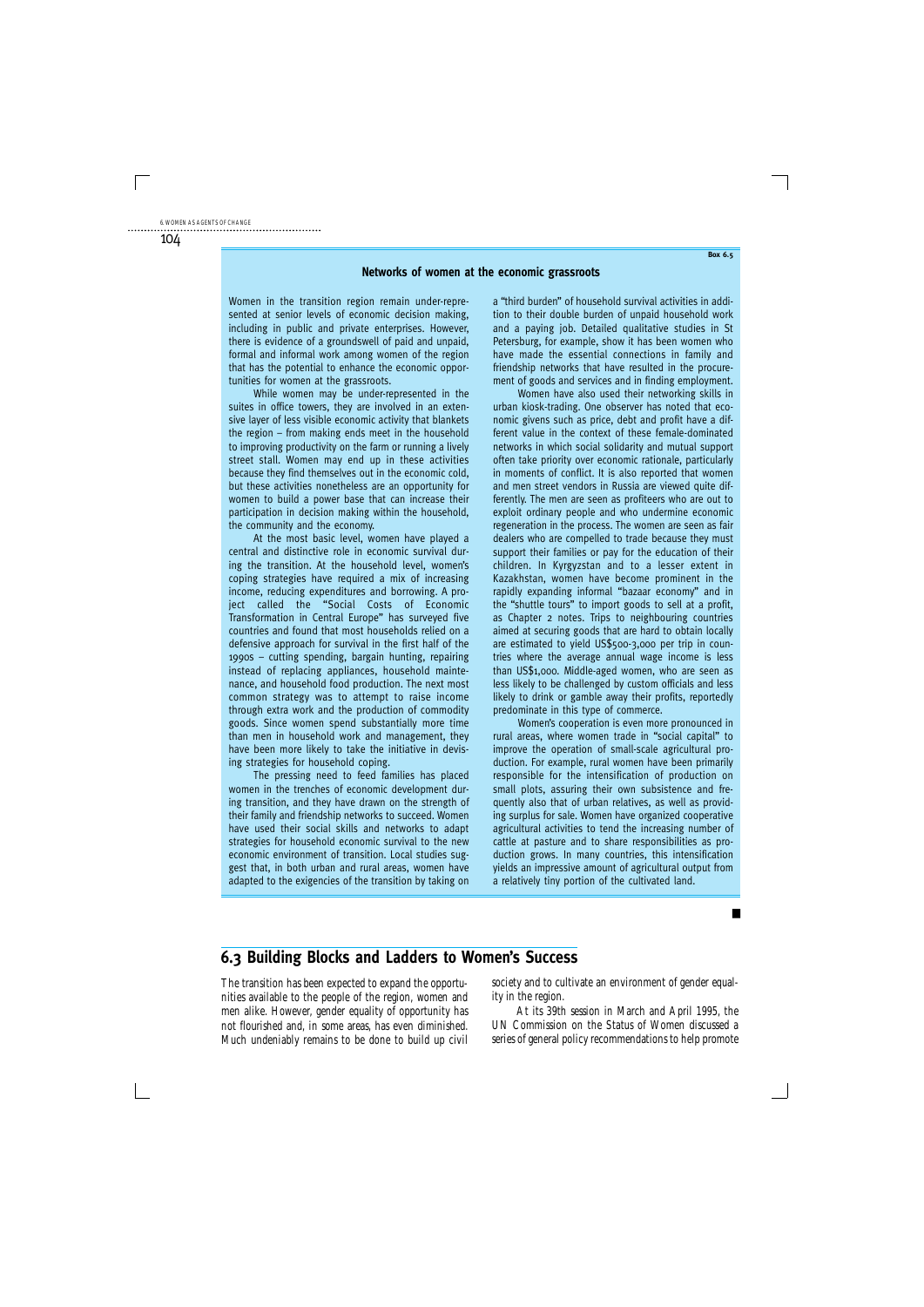women's equal representation in decision making. With regard to vertical discrimination, the commission recommended that the civil service set an example by promoting women to high ranks and that organizations:

- increase transparency in the selection for top posts;
- use gender-fair criteria, as well as affirmative action incentives;
- promote training in management skills;
- encourage the development of female networks.

With regard to horizontal discrimination, it recommended that organizations:

- encourage the recruitment of women in post-secondary business education through subsidies and quotas;
- promote training in management skills;
- encourage "mentoring" by senior women;
- promote credit programmes targeted at women entrepreneurs, including the provision of incentives to financial institutions to support credit programmes aimed at women.

These guidelines are clearly relevant to the situation of women in the transition countries. In particular, there is a tremendous opportunity in the region to adopt and adapt such initiatives and practices in order to cultivate women's equal participation from the ground up. Some basic building blocks of women's empowerment are already in place in the transition environment. From this foundation, ladders of access must be raised to enable women to move on to higher levels of decision making and more political and economic participation.

into positions of political, economic and social leadership, and enrolment rates have mostly risen during transition. As Table 7.5 in the Statistical Annex shows, the proportion of women in tertiary education grew or remained stable in all countries of the region with the exception of Kyrgyzstan, Tajikistan and Turkmenistan. The share is at or above 50 percent in 21 of the 27 transition countries and around 45 percent in two others.

As Figure 6.8 confirms, women tend to be well represented in fields common for senior decision makers, such as law and business administration. The diagram shows that in all 12 countries for which data are available female enrolment was higher – in several countries much higher – than male enrolment in commercial tertiary education in 1997. Overall, women had an advantage also in law studies, although here the picture is more mixed: in the Czech Republic, Lithuania, Belarus, and Moldova more men were enrolled than women. It is important to note that during the transition both disciplines have been much preferred by students, and enrolment has increased, often many times over. Therefore, young women have managed to maintain their high share in these areas of study despite a very competitive environment. This is very encouraging.

The gender distribution among business administration students is only slightly different from that in Western countries such as Sweden and the United Kingdom. However, the trends are somewhat opposite: in the West more women are entering the traditional male preserve of business studies; in the transition region the absolute numbers are rising for both women and men, but at times more rapidly for men in a field which, under communism, was dominated by women and was little valued.

### **Government machinery**

The importance of education to progress is evident in its inclusion, along with economic output and health, in the Human Development Index (described in Chapter 1). An investment in human capital through education and train-

ing is critical to improving economic productivity in the transition countries, especially in the context of the increasingly knowledge-driven world markets. Similarly, education for women represents a direct investment in the ability of women to participate in society, especially in decision-making positions. Although there are several pathways to power, in democratic countries education is the broadest avenue.

**Education and training**

Fortunately, the transition countries have a legacy of good education systems for both girls and boys, and no evidence of a systematic gender gap at any level of education has appeared since the transition began. Tertiary education is especially important so that women can move

The Platform for Action of the UN Fourth World Conference on Women makes it clear that the state is crucial to the effort to advance women's equality through the development of "national machineries" for the advancement

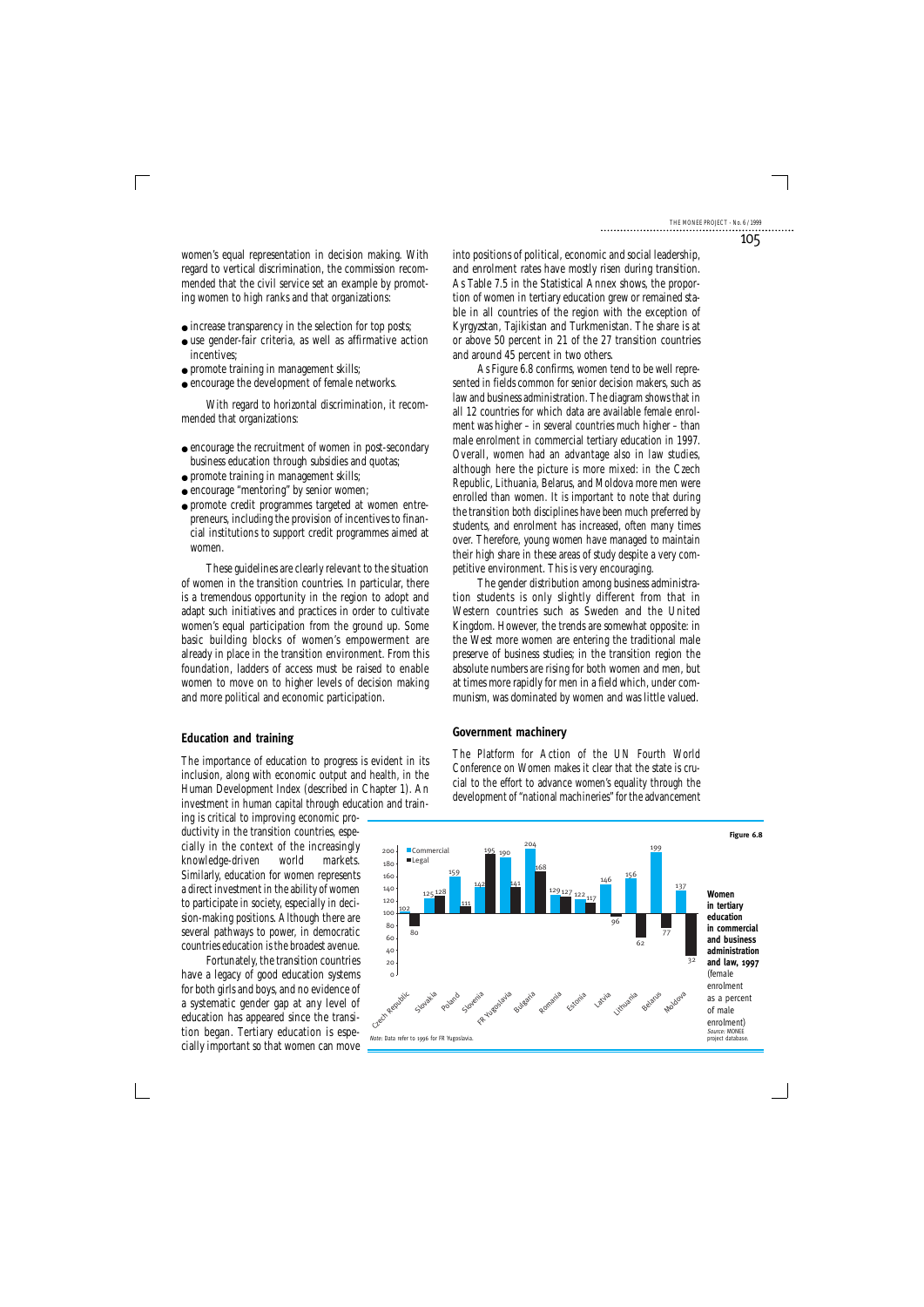of women. In the former communist countries, there may be an "allergy" to state intervention in general and to the imposition of "equality from above" in particular, but government agencies that promote equal opportunity among citizens are a legitimate feature of democratic societies. In other words, government has an essential role to play in building and maintaining a culture of equality in the nation.

The fact that a significant number of governments in the transition region have submitted national reports on the status of women in compliance with the UN Convention on the Elimination of All Forms of Discrimination against Women is a positive sign (see Chapter 1, Section 1.4). The participation of these national machineries in such an international milieu and in relevant conferences is important for the exchange of information – including information on best practices – and the reinforcement of commitments to progress in women's equality.

The basic unit of a national machinery for improving the status of women is a central office or department within government with the mandate to coordinate the development of public policy so that a gender perspective is mainstreamed into all areas of public affairs. Such an office not only ensures that the needs and concerns of the half of the citizenry consisting of women are integrated into government laws, policies and programmes, but provides government leadership on women's issues, works in partnership with other levels of government and civilian actors, and supports the activities of non-governmental women's groups and equality-seeking organizations.

Since the collapse of communism in the region, existing mechanisms have evolved and new mechanisms have been established to monitor women's issues. In Hungary, for example, a year after the Fourth World Conference on Women, an equal opportunities secretariat for women was created within the Ministry of Labour. Although agencies have been established in many other countries as well, an investigation in 10 countries (Table

|                                                 |  | Table 6.3 |
|-------------------------------------------------|--|-----------|
| Equal opportunity agencies or ministry sections |  |           |
| in 10 countries                                 |  |           |

|                 | Special agency or ministry section (year) |
|-----------------|-------------------------------------------|
| Czech Republic  | Special agency (1998)                     |
| FR Yugoslavia   | No                                        |
| <b>Bulgaria</b> | No                                        |
| Romania         | Ministry section                          |
| Estonia         | Special agency (1996)                     |
| Russia          | Special agency (1993)                     |
| <b>Ukraine</b>  | Special agency (1996)                     |
| Georgia         | No                                        |
| Tajikistan      | N <sub>o</sub>                            |
| Uzbekistan      | Ministry section                          |

Sources: Hendrichova and Kucharova (1998); Posarac (1998); Noncheva (1998); Zamfir and Zamfir (1998); Papp (1998); Kupriyanova (1998); Libanova, Makarova and Poznyak (1998); MEG (1998); ABW Khujand (1998); Marnie (1998).

6.3) found that in four of these countries there is still no government agency to promote gender issues.

To be effective, national machineries clearly require political will, legal clout and adequate resources. Moreover, only tight collaboration with civil organizations and dialogue among all relevant players – government, business, trade unions, religious organizations, political parties, women's NGOs – can create an environment in which women are empowered.

### **Promoting women's ventures and small enterprises**

Government and international agencies can play a crucial role in supporting women as agents of change by encouraging the development of small- and medium-sized enterprises in the transition countries. Women have established or own about one-quarter of the new businesses in the region – a promising start, given the newness of entrepreneurial freedom and the high-risk environment for small businesses.

The region has an historical deficit in small- and medium-sized enterprises (especially in consumer- and service-related fields). However, as recent experience shows, such businesses have become the spark plugs of new economic growth in Western countries. Because of the involvement of women as small-scale entrepreneurs, efforts to promote the development of small businesses in the transition countries could broaden women's access to economic decision making and power.

The revitalization of economies in the transition region can be accelerated if support is offered to the new small-enterprise sector in general and to women in particular. Such investments would pay off in terms not only of gender equality, but of fresh approaches to business as well. While women entrepreneurs have much in common with men entrepreneurs, they may envision different business opportunities, structure business differently (for example so as to accommodate family responsibilities), have different aspirations for growth, and even have nontraditional business goals and operating practices.

The number of women who are managers and professionals in the transition region – relatively more than in many Western countries – shows that women stand out because of their strong potential as owners of new businesses. They therefore represent a good target for policies and programmes that aim to promote the growth of the small-business sector. Nonetheless, a survey carried out for this Report in 10 transition countries shows that public programmes promoting female entrepreneurship have been set up in only three of the countries (Russia, Romania and Estonia). In the other seven countries (the Czech Republic, Bulgaria, FR Yugoslavia, Ukraine, Georgia, Tajikistan, and Uzbekistan), no dedicated government programmes seem to exist to support the effort of women to engage in private economic activity.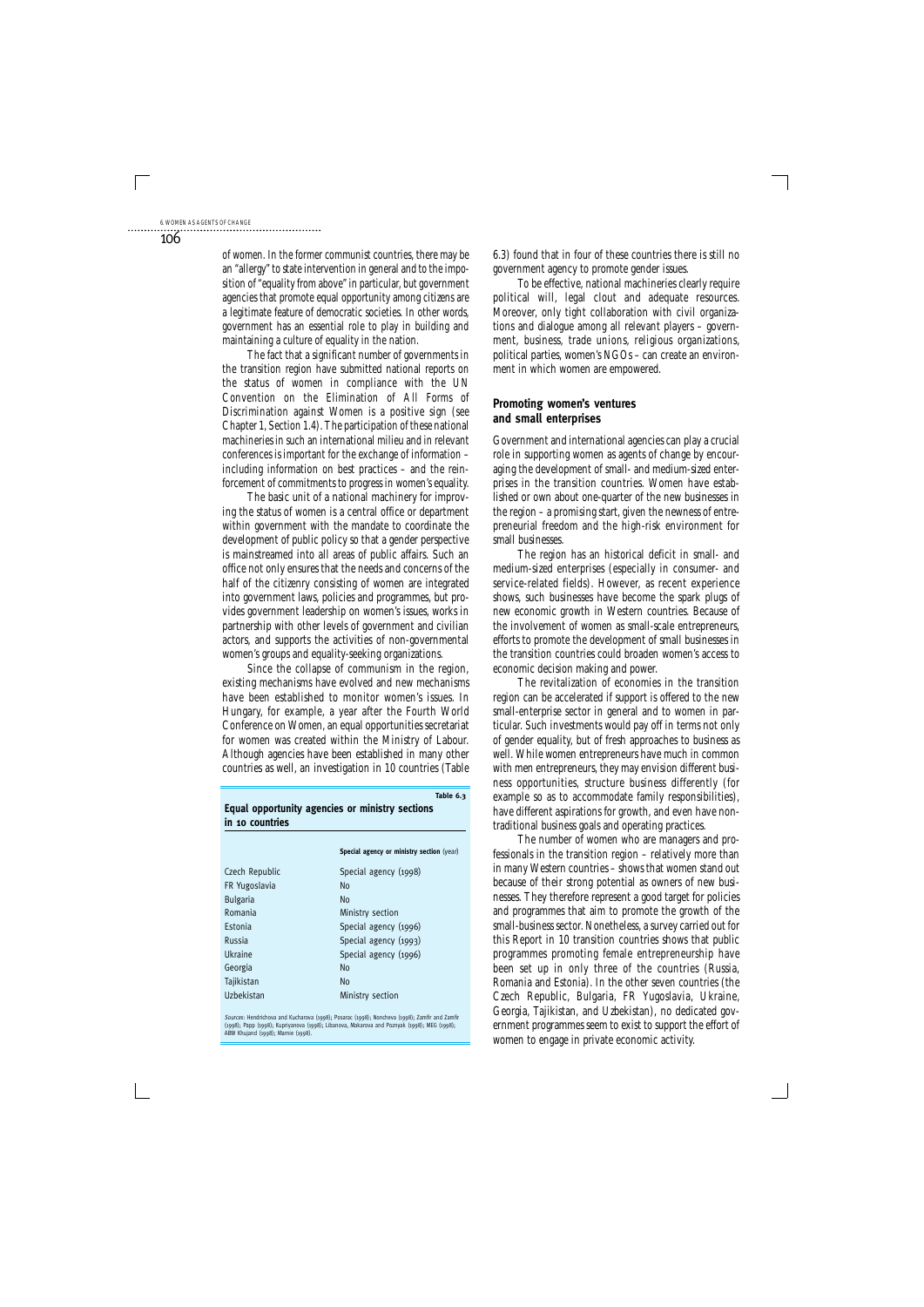### **Micro-credits targeting disadvantaged women**

Micro-credit programmes have become widespread as a development tool in the last decade, expanding greatly through the interest and involvement of international agencies. The underlying principle of empowerment is that it is better for the poor to have a chance to sustain themselves rather than being obliged to rely on charity.

In Central Europe, a tradition of credit unions has been reinvigorated by emigrant communities which are now helping to re-establish this type of member-driven financial institution in their home countries. In Central Asia, the economic crisis, the closure of state farms and the continued existence of centralized banking systems have prompted the creation of small-business financing associations sponsored by international institutions such as the Asian Development Bank.

Micro-credit or micro-finance entails not-for-profit organizations putting small-business loans into the hands of target groups whose credit needs are not served by regular financial institutions. Often banks do not supply this sort of credit because operational costs make small loans unprofitable or because borrowers are unable to provide collateral or proof of ability to repay. Borrowers may also find it difficult to deal with banks because of physical distance in rural areas or because bank procedures are inhibiting, for example, to poorly literate indi-

Much time, pressure and public leadership have also been necessary in many Western countries before financial institutions have begun to respond to the banking needs of small businesses. For example, the legislative mandate of the Business Development Bank of Canada, wholly owned by the Canadian government, was amended in 1995 to focus on supporting small businesses and targeting particular groups of entrepreneurs, including women. Studies have concluded that many micro-businesses and a majority of unincorporated or home-based businesses do not fit conventional loan models. (Research has also found that women-owned businesses pose no special risk of financial difficulty.)

Experience in established market economies demonstrates that women's initiatives are also crucial in

# **6.4 Conclusions**

The transition is about change – the deep and wide-reaching transformation of social, political, cultural, and economic life in the 27 countries of Central and Eastern Europe and the former Soviet Union. The best-case scenario for human development holds that women, representing more than half of the population of the region, must be fully empowered as agents of this change. One of viduals. Micro-credit is available only upon approval of a business plan and, so, excludes consumer loans.

Micro-credit programmes also aim at the alleviation of poverty by sustaining farmers, self-employment and small entrepreneurship. Typically, in a rural context, micro-credit is made available to poor landless peasants and is tied to the agricultural production cycle. The most well known micro-credit scheme is the Grameen Bank of Bangladesh, which serves about two million landless villagers, 95 percent of whom are women, and has a remarkably high debt-recovery rate of 98 percent. Targeting women is particularly important because women usually have less access to resources and must bear full responsibility for child-rearing. Targeting poor women thus helps alleviate poverty among children.

A recent UN report states that,

"many micro-credit programmes have targeted one of the most vulnerable groups in society – women who live in households that own little or no assets. By providing opportunities for self-employment, many studies have concluded that these programmes have significantly increased women's security, autonomy, selfconfidence and status within the household."

this area. An example is offered by Mama Cash, an independent women's financial institution which was set up in the Netherlands in 1983. Among other services, it provides advice on drafting business plans and gaining access to credit; it offers to act as guarantor for half of the loan made by a commercial bank to a female entrepreneur, and it cosponsors a "mentorship" programme with an association of experienced women entrepreneurs.

In many countries, a variety of innovative programmes has been developed in recent decades to help women overcome systemic barriers to entrepreneurship, especially obstacles to financing. Not infrequently, microcredit schemes target disadvantaged groups of women (Box 6.6).

■

the great political lessons of the 20th century is that one community of people cannot adequately represent the interests of another community, no matter how sincere their intentions, no matter how concerted their efforts. Such is the case with the rich and the poor, one ethnic group and another, the developed and the developing nations. And such is the case with women and men.